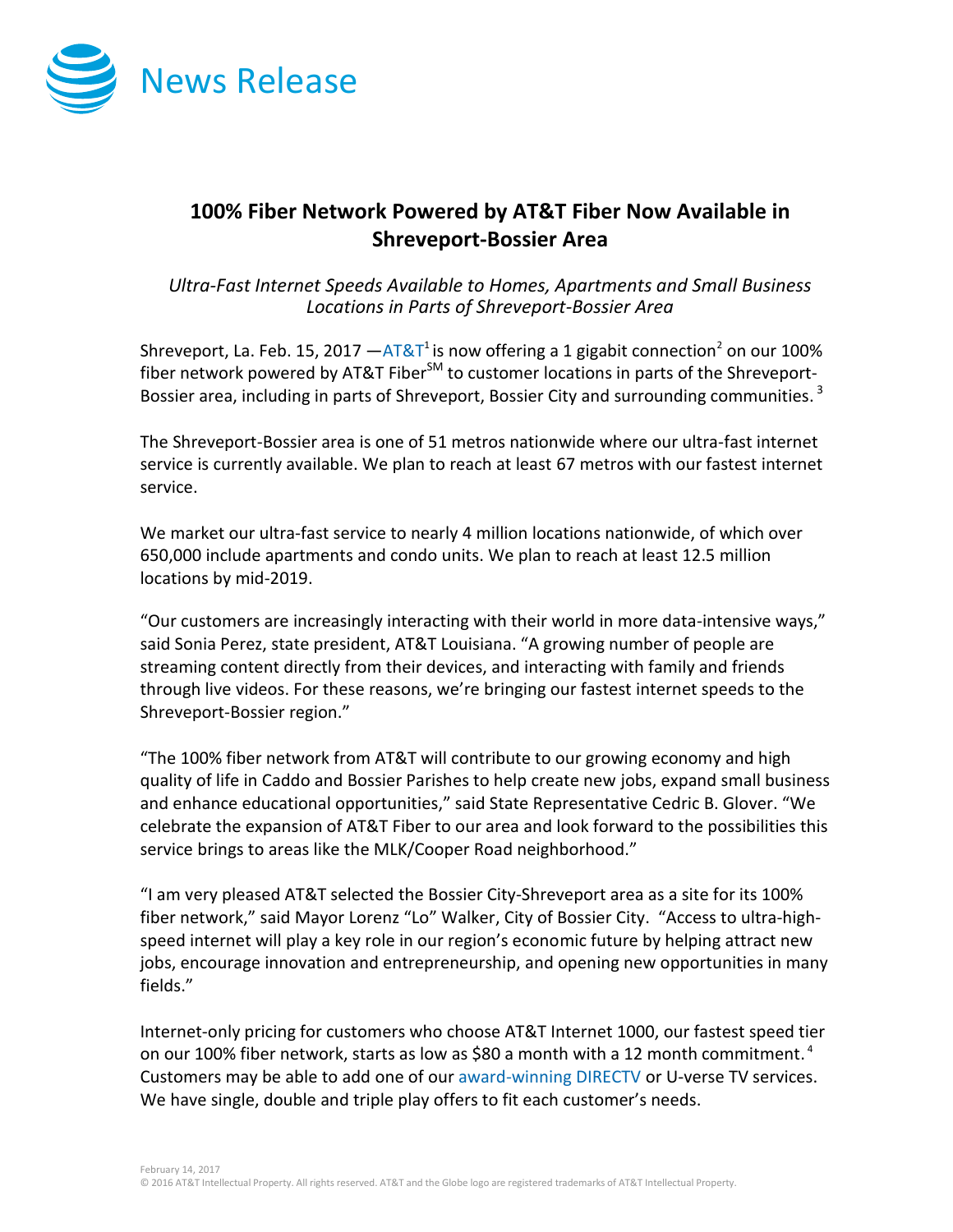

Internet customers on the 100% fiber network have access to the latest Wi-Fi technology. They can enjoy our best in-home experience with faster Wi-Fi speeds and broad coverage to seamlessly connect all their devices.

## **What can I do with ultra-fast internet service?**

These internet speeds are 20x faster than the average cable customer.<sup>5</sup> You can download 25 songs in 1 second or your favorite 90-minute HD movie in less than 34 seconds. $^6$ Customers can enjoy our fastest upload and download speeds.

You can also instantly access and stream the latest online movies, music and games. These ultra-fast speeds let you seamlessly telecommute, video-conference, upload and download photos and videos, and connect faster to the cloud.

For more information on AT&T Fiber, visit [att.com/getfiber.](https://www.att.com/internet/gigapower.html?source=ECtr0000000000GdD&wtExtndSource=getfiber)

Frost & Sullivan recently recognized AT&T for its leadership in high-speed internet services. It awarded AT&T the 2016 Company of the Year Award for Broadband Access. The analyst firm praised AT&T for "rapidly evolving into a new form of telecommunications company; one that is based on the delivery of broadband access, both fixed and mobile, as well as services that ride that access."

*<sup>1</sup>AT&T products and services are provided or offered by subsidiaries and affiliates of AT&T Inc. under the AT&T brand name and not by AT&T Inc.*

*<sup>2</sup>Actual customer speeds may vary. Download speeds are typically up to 940Mbps due to overhead capacity reserved to deliver the data*

*3 Initial availability limited to select areas. May not be available in your area. Go to att.com/fibermap to see if you qualify. 4 After 12 months, price moves to standard rate of \$119/mo.*

*5 Available in select areas. 20x faster based on maximum download speed of AT&T Internet 1000 vs weighted average cable internet customers' speed of major U.S. cable providers per the FCC 2015 Measuring Broadband America – Fixed Broadband Report. Actual speeds vary.*

*6 Speed/Time examples are estimates.*

*Cautionary Language Regarding Forward Looking Statements:* Information set forth in this news release contains financial estimates and other forward-looking statements that are subject to risks and uncertainties, and actual results may differ materially. A discussion of factors that may affect future results is contained in AT&T Inc.'s filings with the Securities and Exchange Commission. AT&T disclaims any obligation to update or revise statements contained in this news release based on new information or otherwise.

## **About AT&T**

AT&T Inc. [\(NYSE:T\)](http://www.att.com/gen/landing-pages?pid=5718) helps millions around the globe connect with leading entertainment, mobile, high speed internet and voice services. We offer entertainment your way on the nation's best data network.\* We're one of the world's largest providers of pay TV. We have TV customers in the U.S. and 11 Latin